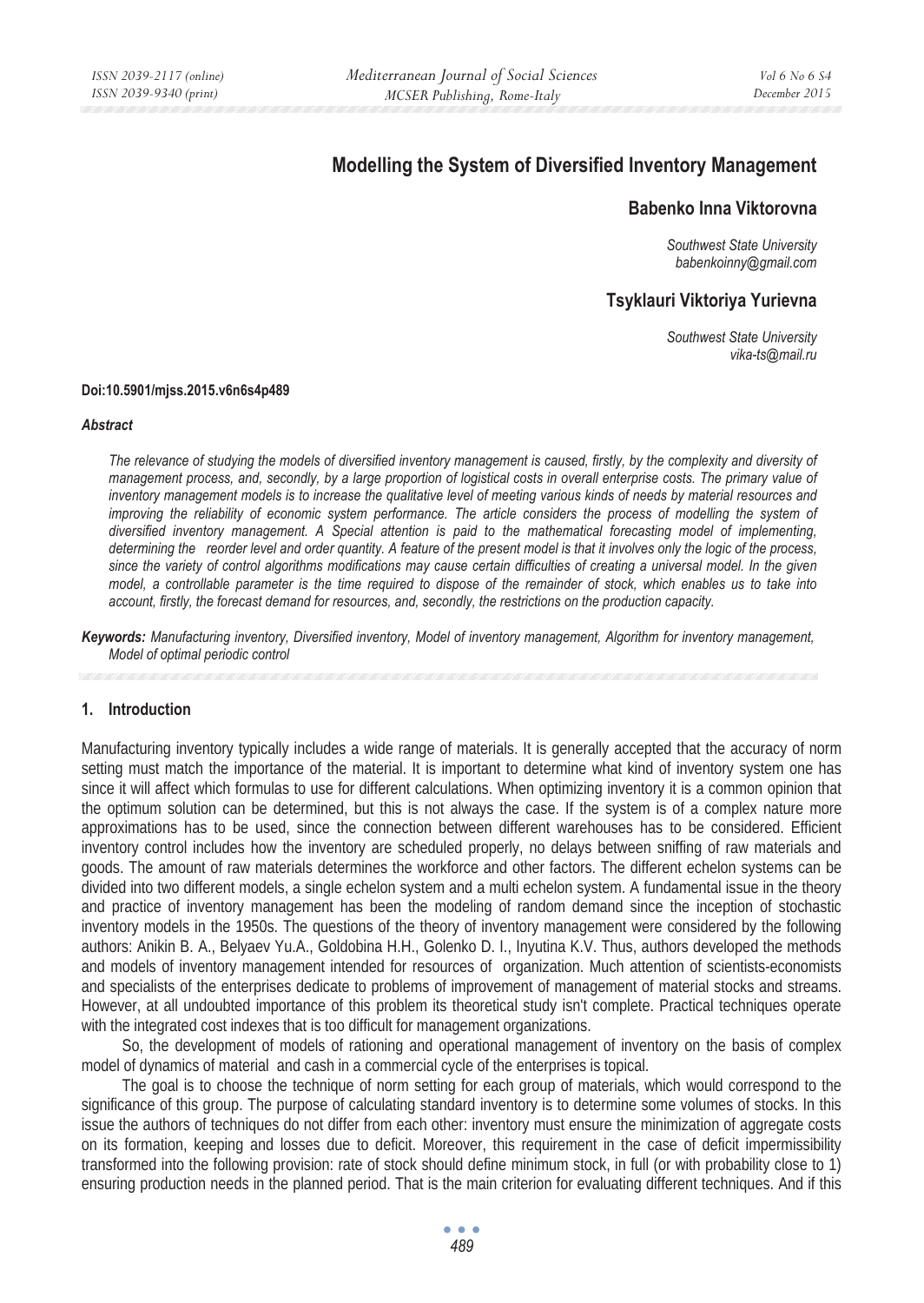problem is solved, then a natural requirement is to minimize costs for finding the norm: these costs also should be included in inventory formation costs.

Supply system includes the stocks of different resources, the number of which can vary from a few to several thousand item names. In the general case, diversified inventory management system is large, complex and multi-layered. In this system, the movement of stored items due to their offtake, arrival and putting aside as a reserve is the material flow ensuring a normal operation process. If material flow is being ceased, so is the process of inventory management. Consequently, information flow consists of a set of messages about the movement of material flow (inventory) at different parts of operating cycle.

In general terms the purpose of a system's functioning can be formulated as the satisfaction of consumers' demand for stored and managed resources. The goal of functioning in this formulation can be achieved, if managed inventory lists are sufficient for production, i.e. not scarce, are in demand with consumers, will be constantly in stock and will be available to consumers. The subject of consumption is the most detailed specific lists of items. Therefore, day-today inventory management should be carried out against detailed lines items.

### **2. Materials and Methods**

In the general case the purpose of diversified inventory management is providing the main path towards the goal of functioning. The general statement of purpose can be specified as the minimum aggregate costs per unit of outputs in relation to inventory management. Therefore, taking into account the goal of functioning the system of diversified inventory management can be considered as a conditionally elementary one. In the management process the stocks of resources serve as a managed object. Mass management operations are the reaction of a controlled object to regular perturbations of external environment. The controlled parameter should reflect the ability of a managed object as to achieving the goal of functioning regardless of quantitative values of the parameter of perturbated effects. Thus, we should choose a relative level of inventory rather than an absolute one as a controlled parameter. That parameter may be the time of disposing of stock remainder.

The system of diversified inventory regulation has the following features of management process:

- A considerable number of inventory items lists being stored and managed are subjected to control process;
- Demand is accidental, the information on its dissemination is not available, the general information is data about the current disposal of resources;
- Current keeping in supplies is carried out with significant lag in comparison with the period of decision making;
- The target level of satisfying consumers ' demand for inventory is assumed to be 100%, i.e. the deficit is considered to be strictly unacceptable.

The function minimizing the aggregate costs associated with inventory with restrictions is taken as a target function – the amount of stock at any one time must be greater than zero.

The optimal order size on any managed lines item is considered to be independent of the order size on the other lines items.

The size and reorder level at a constant period of inventory checks are taken as variables in the model.

The model of optimal periodic control of diversified inventory is described by the following mathematical representation:

$$
X_{i,t}^{*} = \begin{cases} X_{i,t}^{*} C + X_{t-1}^{*} * (1 - C); Z_{i,t} > 0 \\ X_{i,t-1}^{*} ; Z_{i,t} = 0 \end{cases}
$$
\n
$$
t_{i,t}^{po} = \frac{(Z_{i,t} + Z_{i,t})}{X_{i,t}^{*}} - R - t_{i}^{st} + 1
$$
\n
$$
Z_{i,t} = Z_{i \cdot t-1} - X_{i,t} + Y_{i,t};
$$
\n
$$
z_{i,t} = z_{i,t-1} - Y_{i,t} + q_{i,t}^{*};
$$
\n
$$
q_{i,t} = \begin{cases} q_{i,t}^{*} ; t_{i,t}^{po} \le L_{i}; \\ 0; t_{i,t}^{po} > L; \end{cases}
$$
\n(2)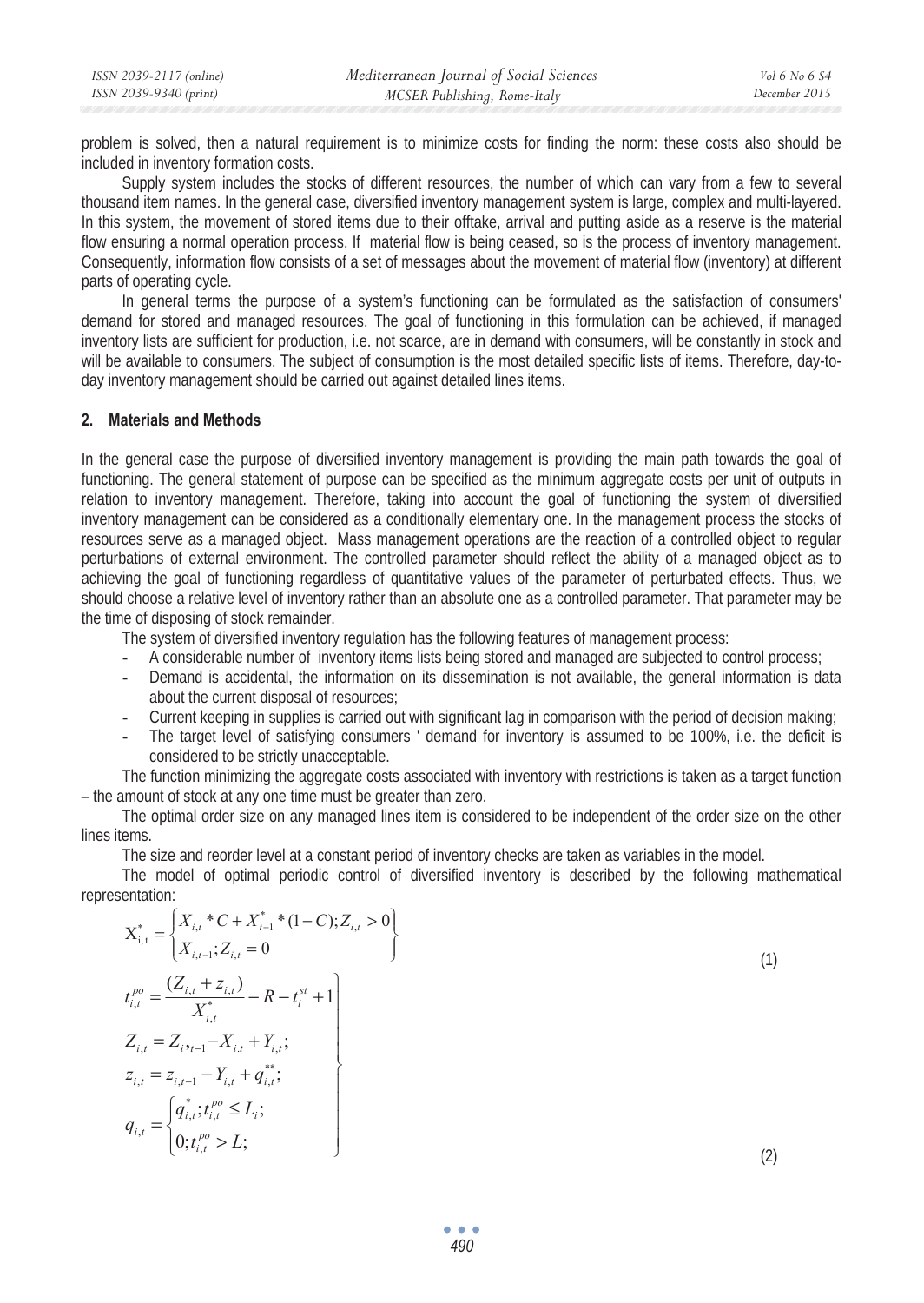|  | $\frac{ 2C^3}{C_i^{xp}} * \sqrt{X_{i,t}^*}; \frac{2C^3}{C^{xp}}$ |  |
|--|------------------------------------------------------------------|--|
|  |                                                                  |  |

;

$$
Y_{i,t} = q_{i,t-L}^*
$$

$$
t^{po} \le t_{\text{max}};
$$
  

$$
t_{\text{max}} = f(R;L);
$$

$$
0 < C < 1
$$

$$
t=1,2,\ldots,N;
$$

Where,

 $X_i^*$   $\ldots$  the forecast value of inventory disposal of the stored and managed list of items *i* in relation to the corresponding moment of decision making (t-1; t);

Xi – the actual disposal of list of items *i* in relation to the corresponding moment of decision making;

t – the current moment of decision taking;

 $C$  – the weighting factor of the forecast model;

Zi – the actual stock of list of items *i*;

zi - the amount of orderings to replenish the stock of list of items *i*;

 $t_{i,i}^{po}$  - the forecast time of disposing of the stock remainder of list of items *i* at the time of decision making *t*.  $R$  – the period of inventory check (the period between the adiacent points of decision making):

 - security stock of the stored list of items with the days of forecast disposal; *st i t*

 $q_{i,t}$ ;  $q_{i,t}^{*}$   $\ldots$  the order quantity to replenish inventory at the different stages of settling with accounts;

L – lag (the period of time between ordering for the next replenishment of stock and its entering the warehouse);

 $C^3$  – unit costs of order;

 $C^{xp}$  – unit costs of holding.

Determining the optimum order point (1) means that if by the time of the next stock check it turns out that the disposal period of actual inventory remainder and the amount of previously made but not yet received orderings is no more than the value of lag, the next order is made while checking the present status of inventory, i.e. in the current moment of decision making.

The expression (2) is the determination of the optimum order point with minimal aggregate costs for separate stored and managed lists of items.

The magnitude of lag is determined proceeding from the specific conditions of specific lists of items supplies and the specific storage, and inventory management facilities.

The decision-making period should be chosen as a minimal one, since it provides a minimum of errors.

In order to ensure the comparability of experimental calculations' results for all options the value of the weighting coefficient was taken as C=0,5, and the entry conditions were determined on the basis of the following expressions.

| $X_0^* = 0,1 \sum_{i=1}^{10} X_i;$                 |     |
|----------------------------------------------------|-----|
| $t=1$                                              | (4) |
| $t_{z}^{po} = L + 1;$                              | (5) |
| $Z_0 = X_0^* t_z^{p_0};$                           | (6) |
| $z_0 = q_0;$                                       |     |
| $q_0 = \sqrt{\frac{2C^3}{C^{xp}}} * \sqrt{X_0^*};$ |     |

(3)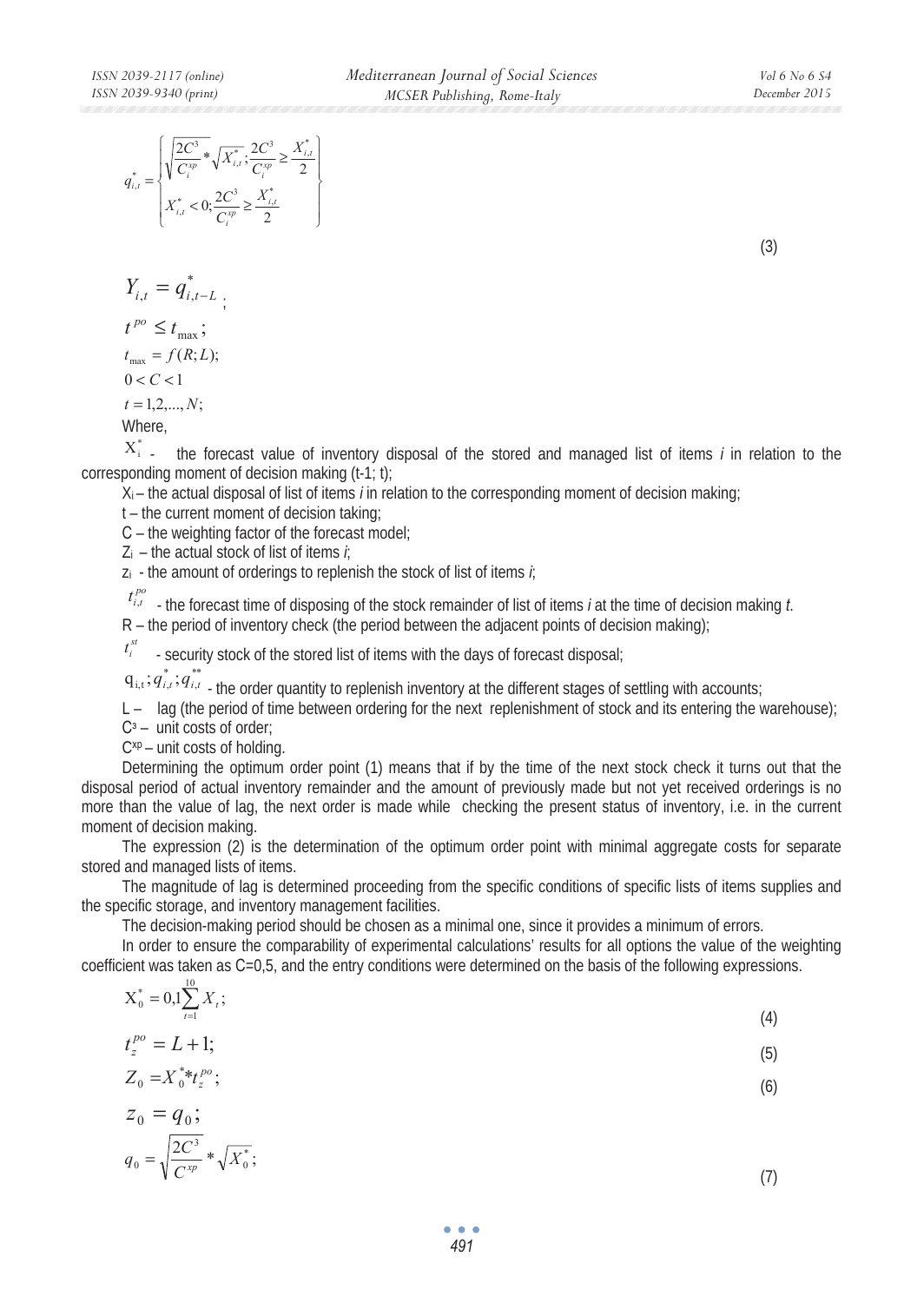| ISSN 2039-2117 (online) | Mediterranean Journal of Social Sciences | $Vol 6$ No $6$ S4 |
|-------------------------|------------------------------------------|-------------------|
| ISSN 2039-9340 (print)  | MCSER Publishing, Rome-Italy             | December 2015     |

Where  $t^{\rho o}_z$   $\cdot$  the disposal period of actual stock remainder at depot excluding the amount of previously made but not yet received orderings;

Z0 – absolute amount of actual stock at the moment preceding the settlement of accounts excluding the quantity of previously made but not yet received orderings

# **3. Results and Discussion**

For the model implementation there have been used 3 dynamic time series of disposal of stored list of items. In order to ensure the comparability of results for all three time series we keep the following parameters: series configuration, mean deviation and quadratic deviation. The time series differ only in the values of variation coefficients of mean and quadratic deviations that relate to the value of variation coefficients of the first time series as 1:1/4:1/16. In the same proportion there have been taken costs relationships of C<sup>3</sup>/C<sup>xp</sup> (2000;500;125). The values of lag were chosen as 20, 10 and 5 days, i.e. in the ratio 1:1/2:1/4, due to the limits of variation of this parameter in practice.

**Table 1:** The results of experimental verification of a periodic regulation model performance of diversified inventory.

|           | -<br>X | VI (linear deviation | $V\sigma$ (quadratic deviation | V/V1         | The ratio of | Lag, the number of | L/L1         | $\bar{z}$ |
|-----------|--------|----------------------|--------------------------------|--------------|--------------|--------------------|--------------|-----------|
| Nº        |        | coefficient)         | coefficient)                   |              | costs        | days.              |              |           |
| $1 - 9$   | 31,65  | 39,2                 | 45,9                           | $\mathbf{1}$ | 2000         | $\overline{20}$    | $\mathbf{1}$ | 13,91     |
|           |        |                      |                                |              | 2000         | $10$               | 1/2          | 17,85     |
|           |        |                      |                                |              | 2000         | 5                  | 1/4          | 11,82     |
|           |        |                      |                                |              | 500          | $\overline{20}$    | $\mathbf{1}$ | 11,49     |
|           |        |                      |                                |              | 500          | 10                 | 1/2          | 14,67     |
|           |        |                      |                                |              | 500          | 5                  | 1/4          | 9,53      |
|           |        |                      |                                |              | 125          | $\overline{20}$    | $\mathbf{1}$ | 10,78     |
|           |        |                      |                                |              | 125          | 10                 | 1/2          | 12,13     |
|           |        |                      |                                |              | 125          | 5                  | 1/4          | 9,11      |
| $10 - 18$ | 131,65 | 9,2                  | 11,3                           | 1/4          | 2000         | $\overline{20}$    | $\mathbf{1}$ | 8,87      |
|           |        |                      |                                |              | 2000         | 10                 | 1/2          | 4,58      |
|           |        |                      |                                |              | 2000         | 5                  | 1/4          | 3,69      |
|           |        |                      |                                |              | 500          | 20                 | $\mathbf{1}$ | 7,81      |
|           |        |                      |                                |              | 500          | 10                 | 1/2          | 4,97      |
|           |        |                      |                                |              | 500          | 5                  | 1/4          | 2,45      |
|           |        |                      |                                |              | 125          | $\overline{20}$    | 1            | 7,58      |
|           |        |                      |                                |              | 125          | $\overline{10}$    | 1/2          | 3,54      |
|           |        |                      |                                |              | 125          | 5                  | 1/4          | 1,79      |
| 19-25     | 531,65 | 3,2                  | 2,9                            | 1/16         | 2000         | $\overline{20}$    | $\mathbf{1}$ | 5,78      |
|           |        |                      |                                |              | 2000         | 10                 | 1/2          | 3,54      |
|           |        |                      |                                |              | 2000         | 5                  | 1/4          | 2,55      |
|           |        |                      |                                |              | 500          | 20                 | $\mathbf{1}$ | 5,28      |
|           |        |                      |                                |              | 500          | 10                 | 1/2          | 2,34      |
|           |        |                      |                                |              | 500          | 5                  | 1/4          | 1,73      |
|           |        |                      |                                |              | 125          | 20                 | 1            | 0,35      |
|           |        |                      |                                |              | 125          | 10                 | 1/2          | 0,21      |
|           |        |                      |                                |              | 125          | 5                  | 1/4          | 0,18      |

The conducted verification of the model shows the possibility of its use at high performance indicators, such as meeting the demand for stocks of material resources with rather low levels of average daily stock in the days of disposal. The algorithm of diversified inventory management is represented in Figure 1.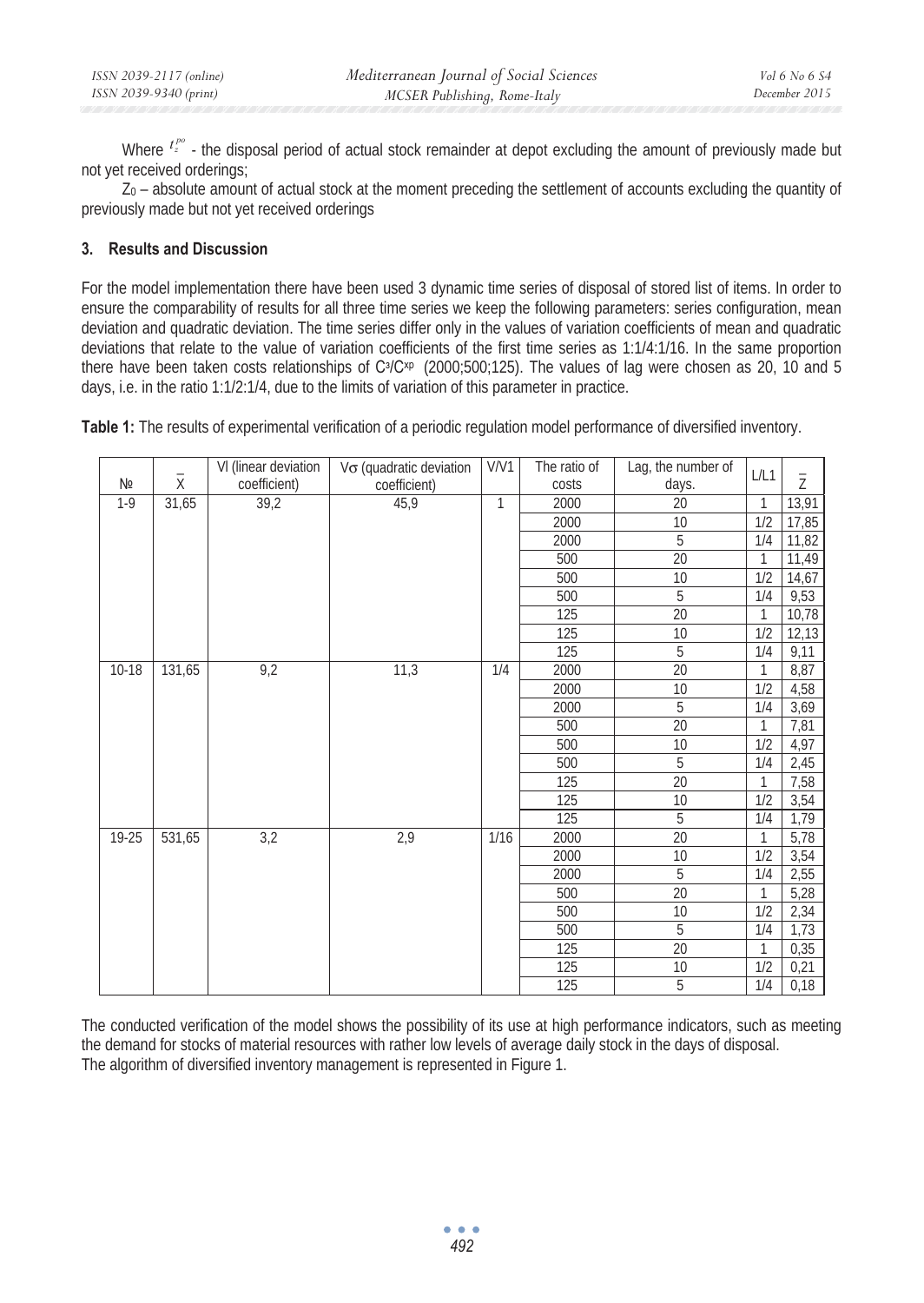

**Figure 1:** Management algorithm of automatic diversified inventory control system

The mathematical model of forecasting disposal and determining the order point is implemented according to the algorithm presented in Figure 2.



**Figure 2:** The algorithm of periodic forecasting of disposal, determining the order point and the optimal order quantity for replenishment

## **4. Conclusion**

The versatility of the model of day-to-day diversified inventory management is caused by the fact that this model takes into account only the logic of the process. The peculiarity of operating information tasks lies in the variety of specific modifications of algorithms for their implementation, each of which is defined at every moment of decision taking. In practice it is almost impossible to develop a universal algorithm for such tasks. When studying information tasks related to diversified inventory management, you may find that the whole variety of management operations is formed from a